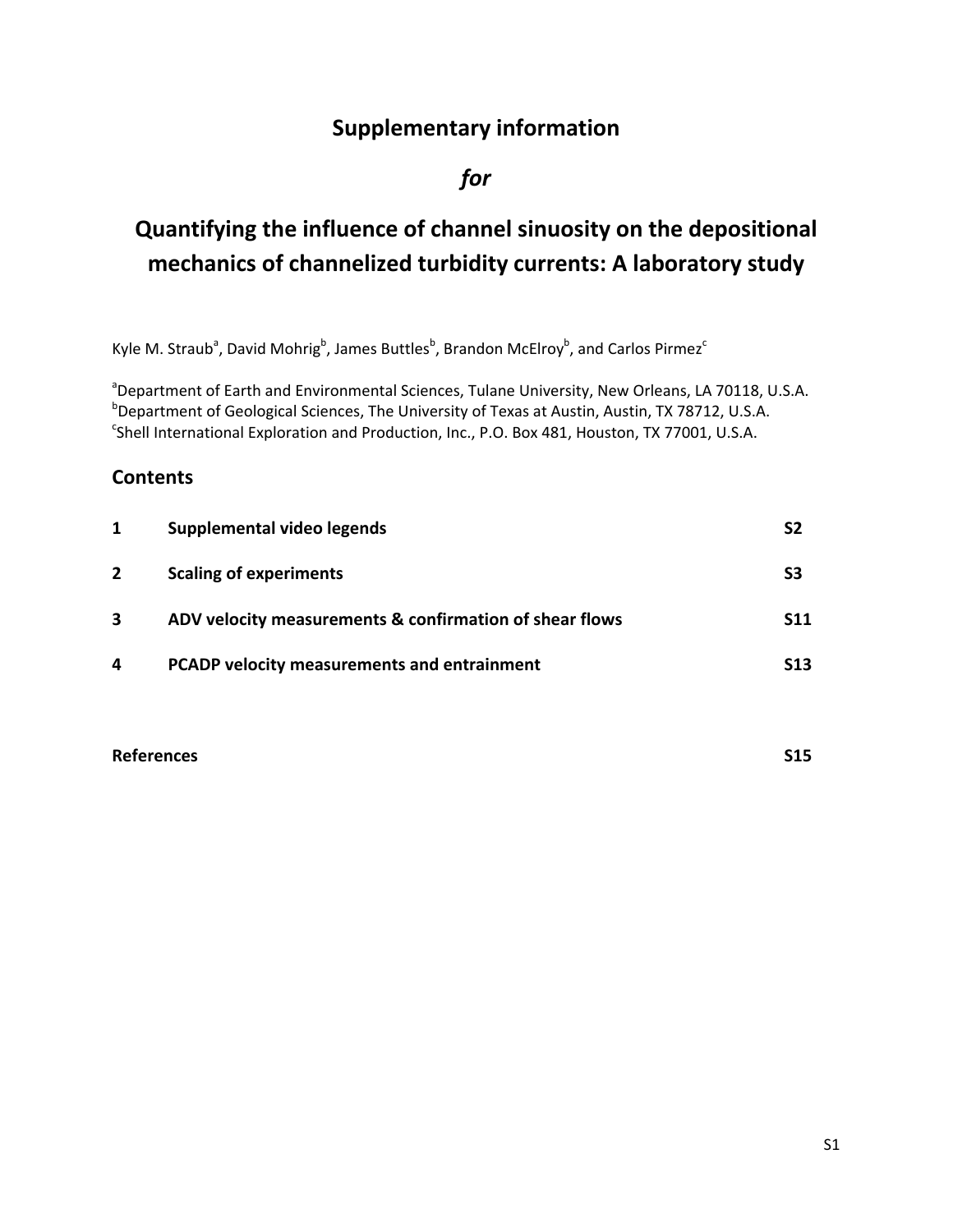## **DIGITAL VIDEOS**

Supplemental Video 1. Video of laboratory experiments documenting interactions between turbidity currents and topography in aggrading straight, low sinuosity, and high sinuosity submarine channels. Digital video was collected from camera positioned directly above experimental basin and therefore yield a close to synoptic representation of the channelized‐overbank flow field. Video is presented at 4 times the actual experimental time. Video includes: 1) experimental straight channel flows 2, 6, and 11, 2) experimental low sinuosity channel flows 1, 5, 8, 15, 20, 25, and 32, and 3) experimental high sinuosity channel flows 2, 8, 15, and 20. Each flow is clipped to incorporate the passage of both the turbidity current head and a dye injection.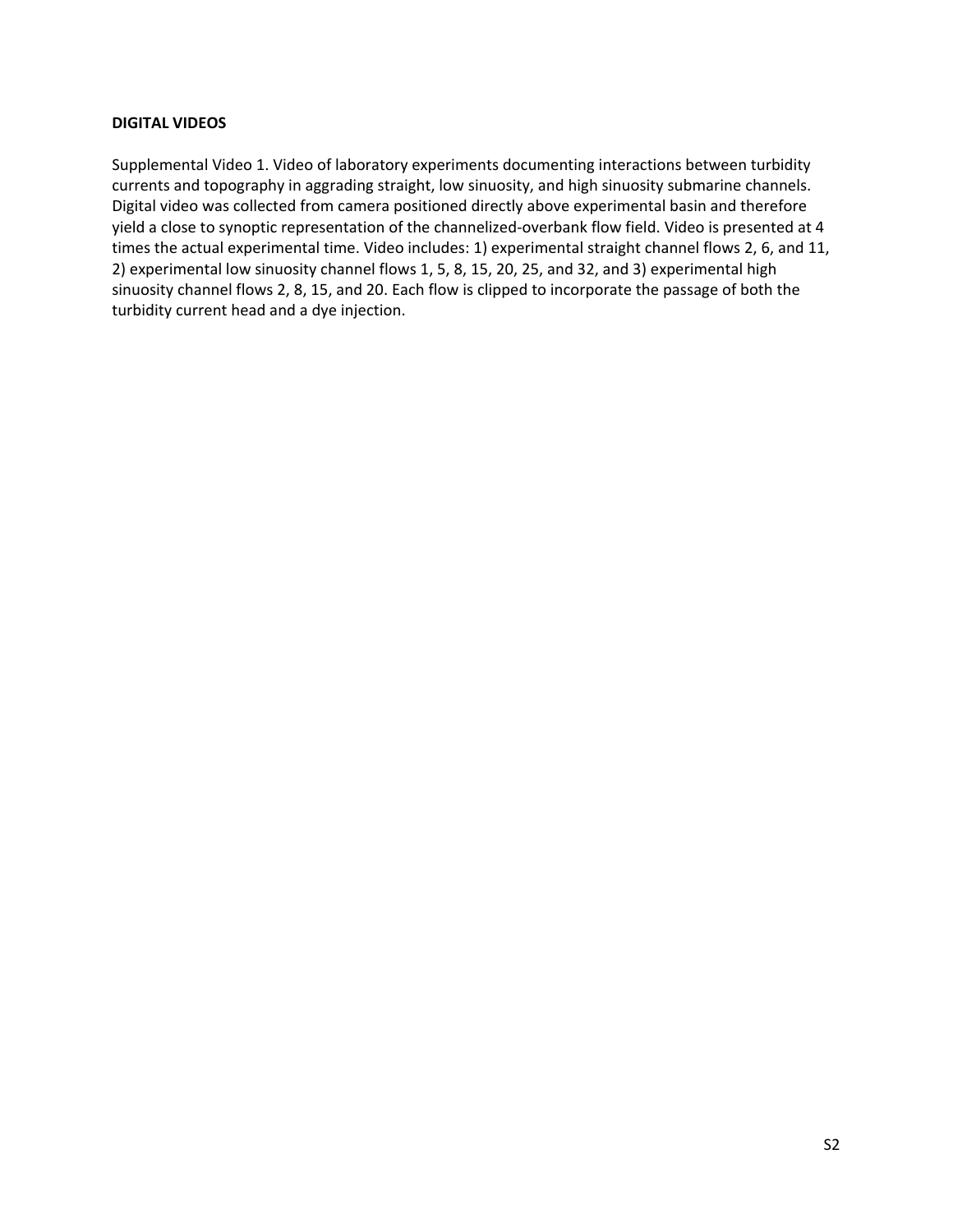#### **SCALING**

Our experiments were conducted at a reduced scale relative to submarine channels. It is therefore important to discuss how our model systems compare to the natural environment. This comparison has three components: 1) a simple geometric scaling of the relatively static channel topography; 2) a dynamic scaling of flow properties for estimating equivalence between model and natural flows; and 3) a dynamic scaling of the sediment transport in order to roughly compare particle sizes being moved by the model and natural flows. The scaling is only intended to guide how experimental results might be applied to the interpretation of natural channels. Our experiments were not designed to simulate environmental conditions associated with a specific system but rather were carried out to better understand the depositional consequences of interactions between turbidity currents and channels.

The geometric scaling for our experiment was chosen to be 1/1000. Maximum width and depth for the straight and high sinuosity laboratory channels therefore correspond to natural scales of 400 m and 110 m and 515 m and 80 m for the low sinuosity channel. Bend amplitude and wavelength for the high sinuosity channel correspond to natural scales of 390 m and 2.25 km and for the low sinuosity channel these correspond to 285 m and 2.51 km respectively. The wavelength/amplitude ratio was 5.8 in the high sinuosity channel and 8.8 in the low sinuosity channel. These values compare favorably with measurements from natural channels assembled by Pirmez and Imran (2003): wavelength/amplitude ranges between 0.4 and 8.0.

The comparison between properties of the experimental and natural or prototype flows focuses on the densimetric Froude number ( $Fr = \overline{u} / \sqrt{[(\rho_c/\rho_a) - 1]gH}$ ) and Reynolds number ( $Re = \overline{u}H/v$ ),

where  $\bar{u}$  is depth averaged velocity,  $\rho_c$  is current density,  $\rho_a$  is the ambient fluid density,  $g$  is gravitational acceleration,  $H$  is current thickness, and  $\upsilon$  is kinematic viscosity. An approximate dynamic similarity between the model and a natural system is ensured by setting  $Fr_{(model)} = Fr_{(prototype)}$  (Graf, 1971). Assuming a similar excess density for the experimental and natural currents, equality in densimetric Froude number is satisfied by prototype values for *ū* and *H* of 2.5 m/s and 110 m for the high sinuous channel experiments, 3.2 m/s and 80 m for the low sinuosity channel and 4.1 m/s and 110 m for the straight channel. Equality in densimetric Froude number also constrains the duration of a comparable natural current (*T*) to be 2.7 hr for the straight and high sinuosity channels and 2.1 hr for the low sinuosity channel. Reynolds numbers for the model and prototype cannot be matched. The characteristic Reynolds number for model currents were 8.2×10<sup>3</sup>, 1.2×10<sup>4</sup>, and 1.4 x 10<sup>4</sup> for the high sinuosity, low sinuosity, and straight channel experiments respectively. The characteristic Reynolds number for a comparable natural current would be  $3.0 \times 10^8$ . Fortunately the model-current value was sufficiently large to ensure the approximate Reynolds similarity for fully turbulent gravity currents proposed by Parsons and García (1998).

Altinakar et al. (1996) have shown that the lower portion of velocity profiles for turbidity currents developing on a flat bed under approximately steady and uniform conditions exhibit a logarithmic form that can be described by

$$
(2) \t u(z) = \frac{u^*}{\kappa} \ln\left(\frac{z}{z_0}\right),
$$

where *u*(*z*) is the time‐averaged streamwise velocity as a function of elevation above the bed, *z*, *κ* is von Kármán's constant and is equal to 0.4, and  $z_0$  is a roughness parameter, equal to the elevation at which the extrapolated logarithmic velocity profile goes to zero. We have estimated the characteristic shear velocity associated with the model currents, *u\*model*, by fitting (2) to velocity data collected with the PCADP from 5 currents in the straight channel experiment, 5 currents in the low sinuosity channel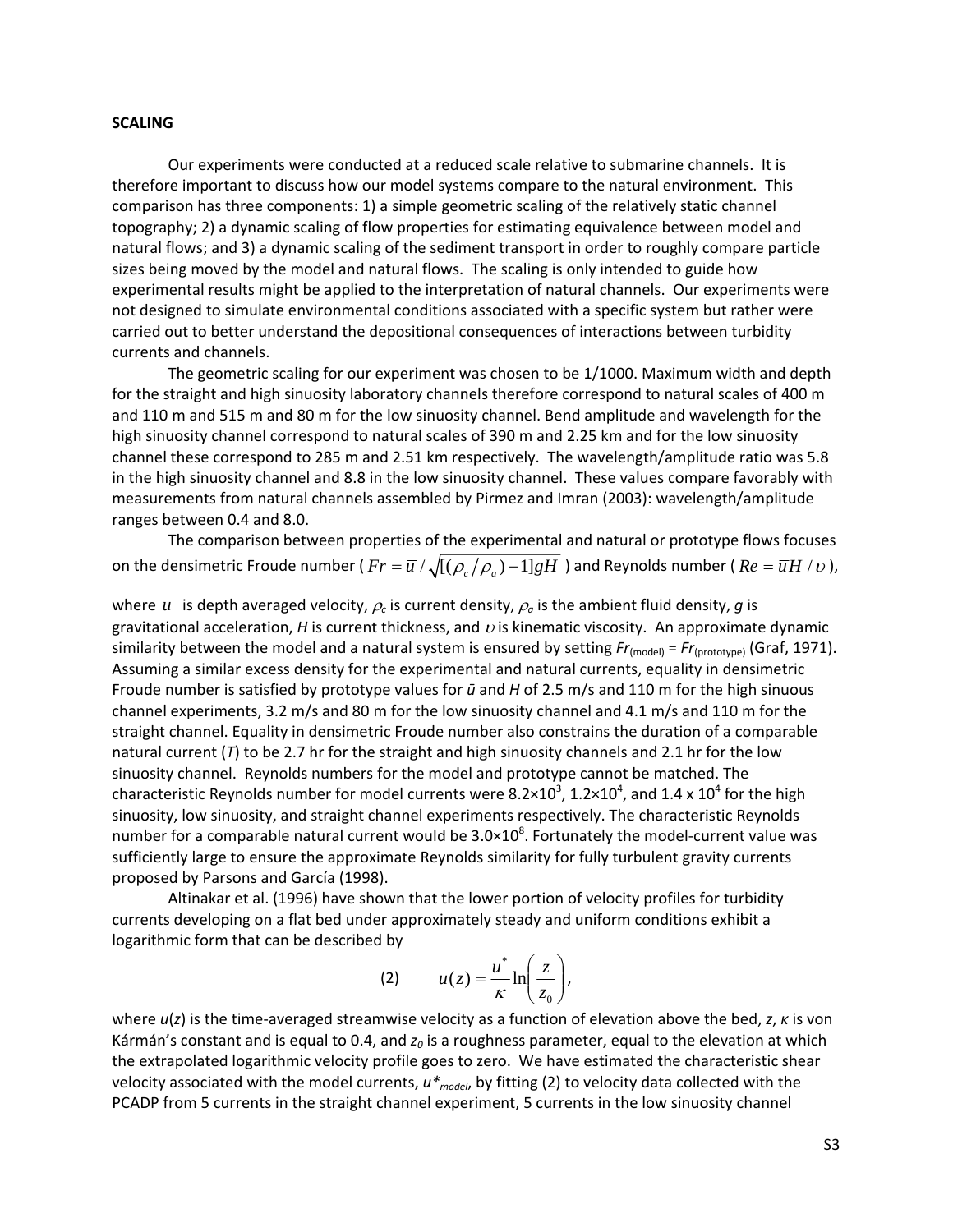experiment, and 3 currents in the high sinuosity channel experiment. The fit to the portion of the velocity profiles situated between the bed and the velocity maximum is good, with the average  $R^2$  equal to 0.97, 0.92, and 0.88 for the high sinuosity, low sinuosity, and straight channel experiments respectively (Figure Supp. 1, 2, and 3). The regressions yielded  $u^*_{model}$  equal to 2.0±0.6×10<sup>-2</sup> m/s,  $3.5\pm0.5\times10^{-2}$  m/s, and  $5.2\pm0.8\times10^{-2}$  m/s for the high sinuosity, low sinuosity, and straight channel experiments respectively. A characteristic friction coefficient, *Cf*, for the model currents can be calculated from this estimate for *u\*model* and the measured *ūmodel* using

$$
(3) \qquad u^* = \sqrt{C_f u}
$$

The resulting  $C_{f(\text{model\_high~sinuo} \text{si} \gamma)}$  =  $6.2 \times 10^{-2}$ ,  $C_{f(\text{model\_low~sinuo} \text{si} \gamma)}$  =  $7.2 \times 10^{-2}$ , and  $C_{f(\text{model\_straight})}$  =  $1.6 \times 10^{-1}$  are consistent with other laboratory measures of  $C_{f(\text{model})}$  for turbidity currents reported by Parker et al. (1987) and Garcia (1994). A prototype shear velocity can be determined using (3) and the estimated values for *ūprototype* and *Cf*(prototype). We have reduced the prototype value for *Cf* by an order of magnitude to account for the weak dependence of bed friction coefficient with turbidity‐current scale as summarized in Parker et al. (1987) and Garcia (1994). The calculated  $u^*_{proto type~high\,sinuosity} = 2.0 \times 10^{-1}$  m/s, the calculated  $u^*_{proैr$ ototype\_low sinuosity</sub> =  $3.5 \times 10^{-1}$  m/s, and the calculated  $u^*_{prostyle\_straight}$  =  $5.3 \times 10^{-1}$  m/s.

Grain sizes used in the experiment can be compared to natural channels by estimating equivalent sediment transporting conditions between the two systems. Since the predominant mode of transport is suspended load, we make the dynamic comparison by matching the ratio *ws*/ *u\**. This scaling parameter was chosen because it best characterizes the degree to which particles of various sizes are suspended within the transporting current, with *ws*serving as the scale value for downward particle advection and *u\** being the scale value for the effective diffusion of particles into the interior flow by turbulent eddies. Particle settling velocities for D5, D10, D50, D90, and D95 equaled 5.1 x  $10^{-5}$ m/s,  $1.3 \times 10^{-4}$  m/s,  $7.8 \times 10^{-4}$  m/s,  $2.0 \times 10^{-3}$  m/s, and  $2.7 \times 10^{-3}$  m/s, respectively in the straight, low sinuosity, and high sinuosity channels. Calculated experimental values for  $w_s/u^*$ <sub>(D5)</sub>,  $w_s/u^*$ <sub>(D10)</sub>,  $w_s$ / *u\**<sub>(D50)</sub>,  $w_s$ /  $u^*$ <sub>(D90)</sub>, and  $w_s$ /  $u^*$ <sub>(D95)</sub> are 2.5×10<sup>-4</sup>, 6.5×10<sup>-3</sup>, 3.9×10<sup>-2</sup>, 1.0×10<sup>-1</sup>, and 1.3×10<sup>-1</sup> in the high sinuosity channel. Calculated experimental values for  $w_s/d t_{(D5)}$ ,  $w_s/d t_{(D10)}$ ,  $w_s/d t_{(D50)}$ ,  $w_s/d t_{(D90)}$ , and  $w_s$ /  $u^*_{(D95)}$  are 1.5×10<sup>-3</sup>, 3.7×10<sup>-3</sup>, 2.2×10<sup>-2</sup>, 5.7×10<sup>-2</sup>, and 7.7×10<sup>-2</sup> in the low sinuosity channel. Calculated experimental values for  $w_s/ u *_{(D5)} w_s/ u *_{(D10)} w_s/ u *_{(D50)} w_s/ u *_{(D90)}$ , and  $w_s/ u *_{(D95)}$  are 9.8×10<sup>-4</sup>, 2.5×10<sup>-3</sup>, 1.5×10<sup>-2</sup>, 3.8×10<sup>-2</sup>, and 5.2×10<sup>-1</sup> in the straight channel. All of these values are much less than 1, the minimum value for significant suspension transport originally reported by Bagnold (1966). By satisfying the equality  $w_s / u^*_{\text{(model)}} = w_s / u^*_{\text{(prototype)}}$  we estimate that D5, D10, D50, D90, and D95 for the experimental flows in the high sinuosity channel correspond to particle sizes of 25  $\mu$ m, 40  $\mu$ m, 110  $\mu$ m,  $203 \mu m$ , and  $251 \mu m$  for flows at natural scale and that D5, D10, D50, D90, and D95, for the experimental flows in the low sinuosity channel correspond to particle sizes of 26  $\mu$ m, 40  $\mu$ m, 111  $\mu$ m, 203 µm, and 252 µm, for the experimental flows in the straight channel correspond to particle sizes of  $25 \mu m$ , 40  $\mu m$ , 111  $\mu m$ , 205  $\mu m$ , and 255  $\mu m$  for flows at natural scale (Table Suppl. 1).

The above sediment‐transport scaling is directed at estimating properties associated with the interiors of currents. We are also interested in assessing near‐bed conditions using the particle Reynolds number,  $Re_s = u^*D/v$ . The appropriate model and prototype values for  $u^*$  and D95, as well as  $U = 1.0 \times 10^{-6}$  m<sup>2</sup>/s yield estimates for  $Re_{s(\text{model\_high sinusity})}$ ,  $Re_{s(\text{prototype\_high sinusity})}$ ,  $Re_{s(\text{model\_low sinusity})}$ *Res*(prototype\_low sinuosity)*, Res*(model\_straight) and *Res*(prototype\_straight) of 1.2, 50, 2.0, 86.0, 3.1 and 135. For the case of a flat bed the experimental system has a hydraulically smooth boundary and the natural system has a hydraulically transitional boundary, implying that scale of particles composing the beds is smaller than (model) or comparable to (prototype) the thickness of the viscous sublayer (Graf, 1971). In both cases viscous effects are important in setting the style of the near‐bed sediment‐transport conditions. Nino et al. (2003) performed a set of experiments to determine threshold conditions for the entrainment of bed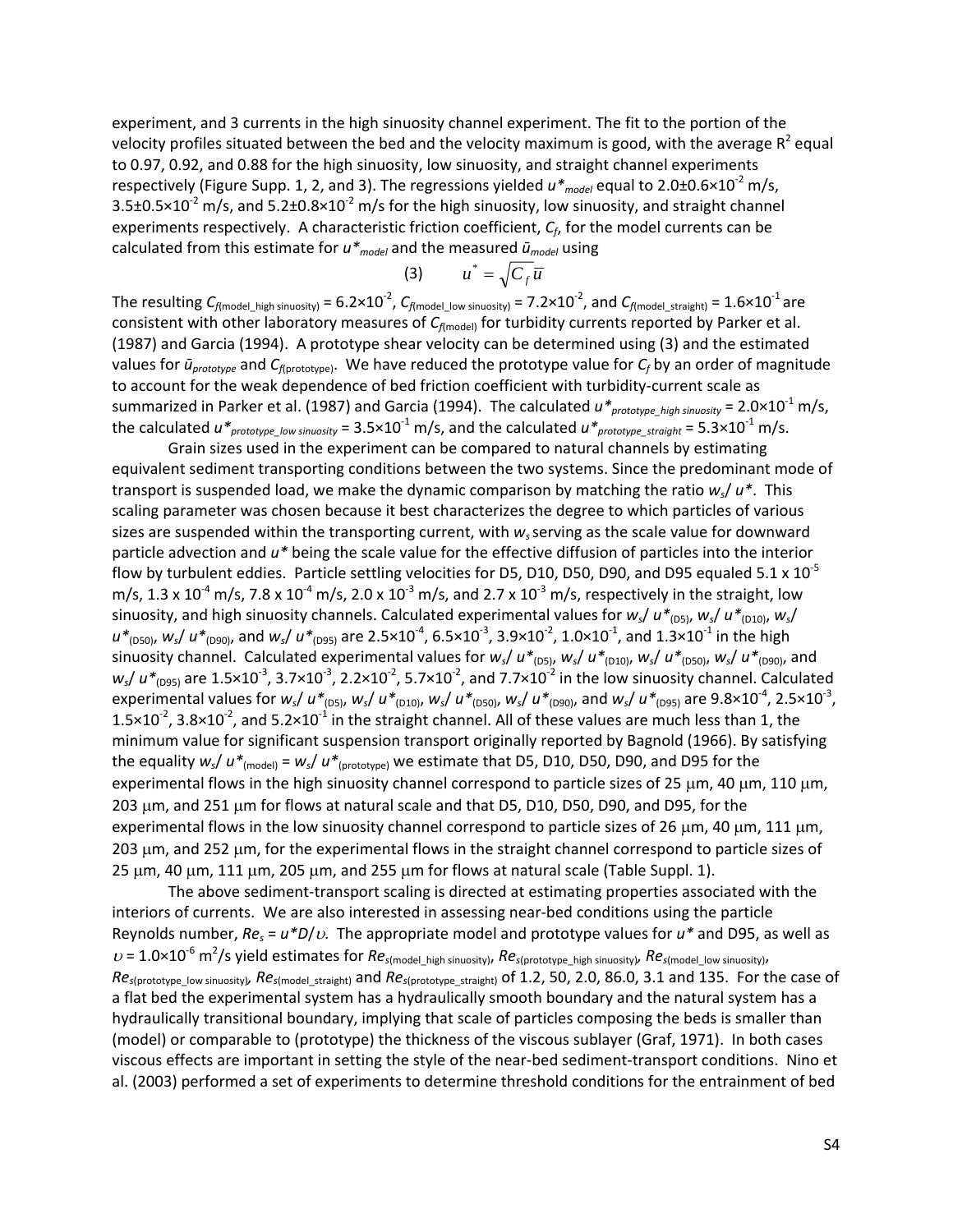sediment into suspension for cases of small  $R_p$  where viscous effects are significant.  $R_p$  is a dimensionless particle diameter defined as:

$$
(4) \hspace{1cm} R_p = \frac{\sqrt{RgD^3}}{D}
$$

where *R* is the submerged specific density for particles of representative diameter *D* in a fluid with a kinematic viscosity of  $\nu$ . These threshold conditions for particle entrainment into suspension are plotted in Figure Supp 3 as functions of *Rp* and *u\**/*ws* using the function presented in Nino et al., (2003):

(5) 
$$
\frac{u^*}{w_s} = 21.2 R_p^{-1.2}
$$

Estimated values for *Rp* and *u\**/*ws* for our experiment are also plotted in Figure Supp. 4. These values indicate that experimental conditions associated with our model lie within or very close to the suspension regime as measured and predicted by Nino et. al (2003).

Supplemental Figure 1. Estimation of *u\** for high sinuosity channel experiment obtained with best‐fit slope of ln z vs. current velocity plots. Velocity measurements were obtained below the velocity maximum of each sample profile. Mean *u\** value of the 3 flow events presented equaled 0.020 m/sec.

Supplemental Figure 2. Estimation of *u\** for low sinuosity channel experiment obtained with best‐fit slope of ln z vs. current velocity plots. Velocity measurements were obtained below the velocity maximum of each sample profile. Mean *u\** value of the 5 flow events presented equaled 0.035 m/sec.

Supplemental Figure 3. Estimation of *u\** for straight channel experiment obtained with best‐fit slope of ln z vs. current velocity plots. Velocity measurements were obtained below the velocity maximum of each sample profile. Mean *u\** value of the 3 flow events presented equaled 0.052 m/sec.

Supplemental Figure 4. Comparison of experimental conditions in this study to threshold of particle entrainment into suspension conditions reported by Nino et al.(Nino et al., 2003). Gray dashed line represents experimental conditions in the high sinuosity channel study defined between D5 and D95 particle sizes of deposit at channel axis at apex of bend 2. Red dashed line represents experimental conditions in the low sinuosity channel study defined between D5 and D95 particle sizes of deposit at channel axis at apex of bend 2. Blue dashed line represents experimental conditions in straight channel study defined between D5 and D95 particle sizes of deposit at channel axis at 1.8 m from channel entrance.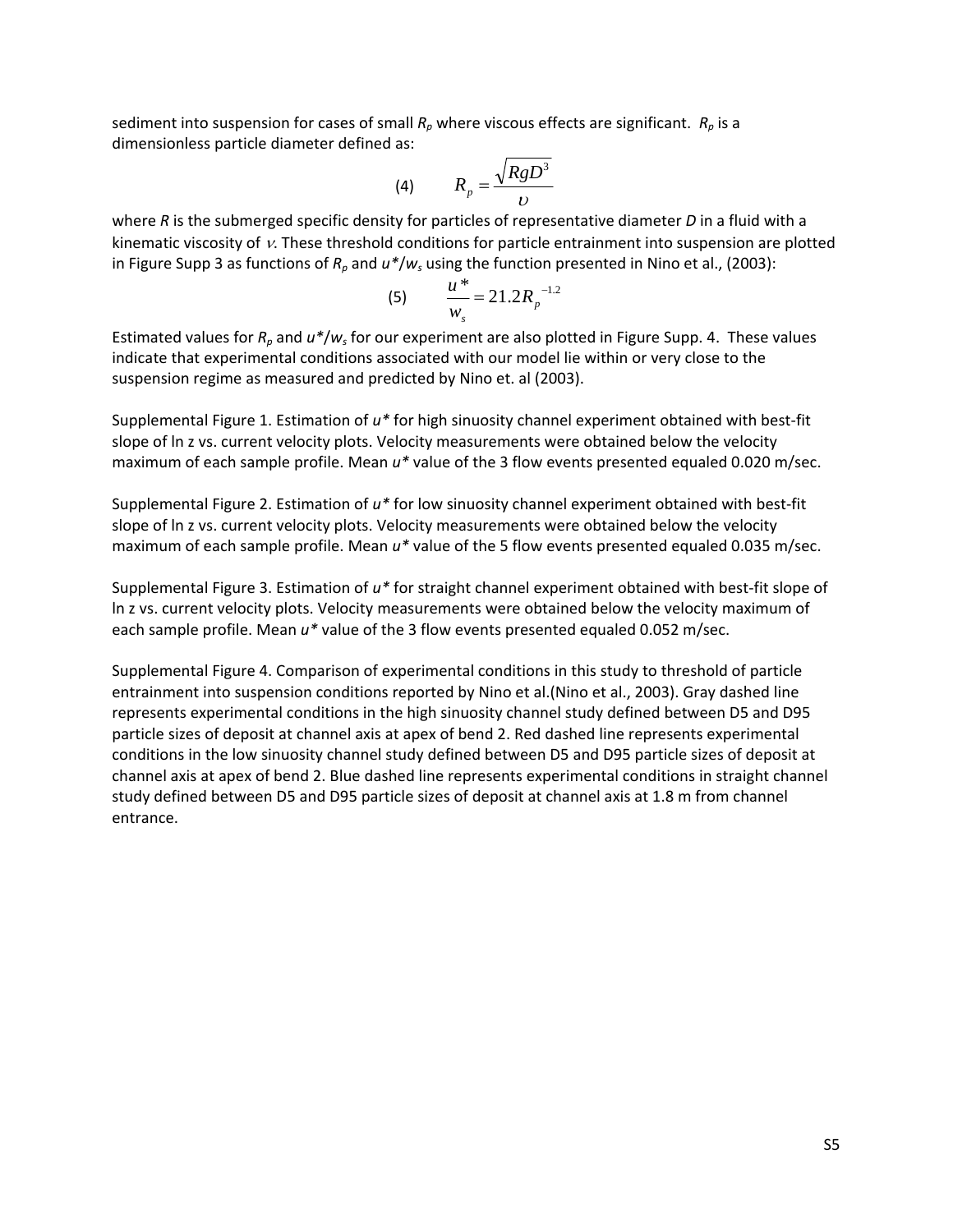

**Supplemental Figure 1**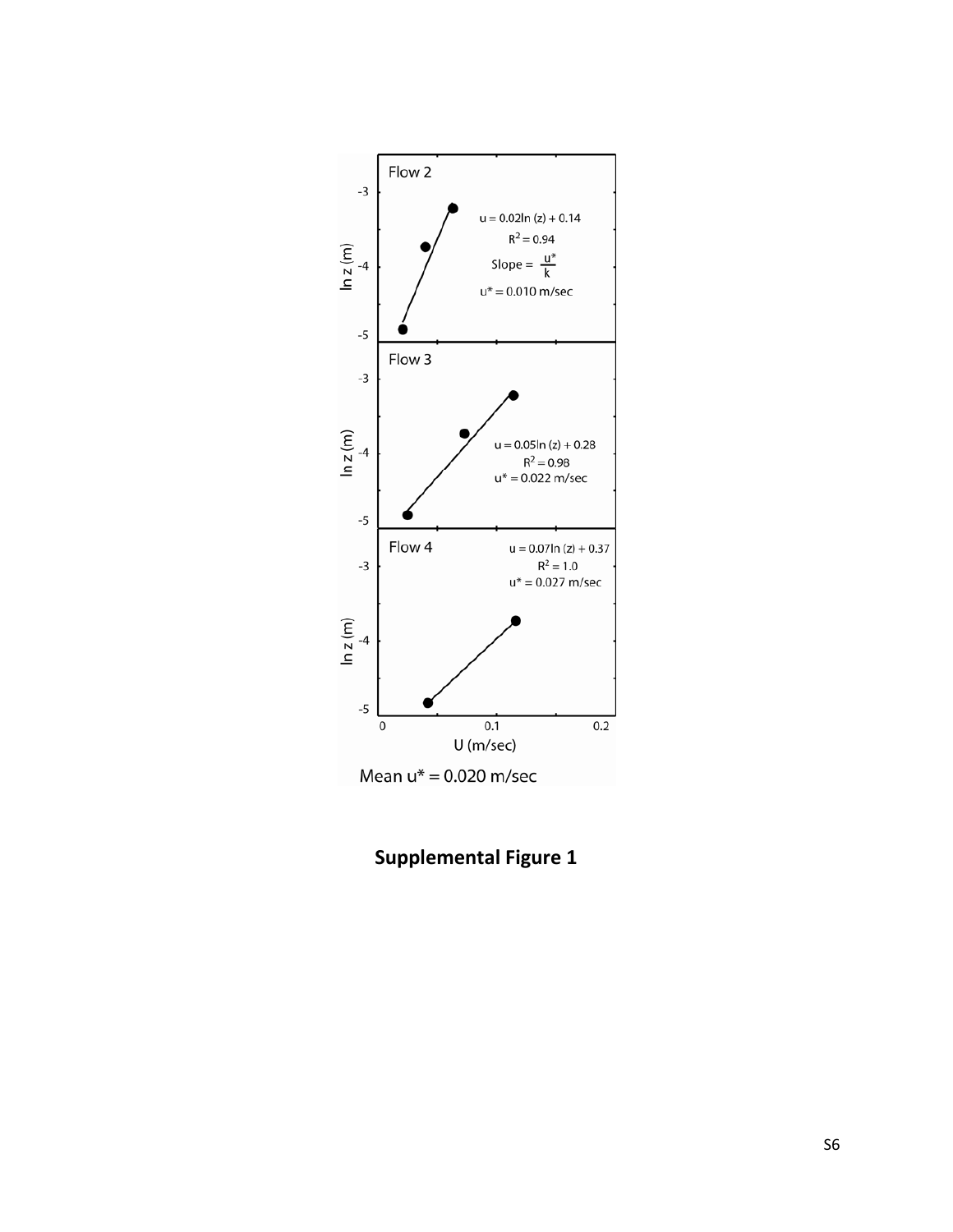

**Supplemental Figure 2**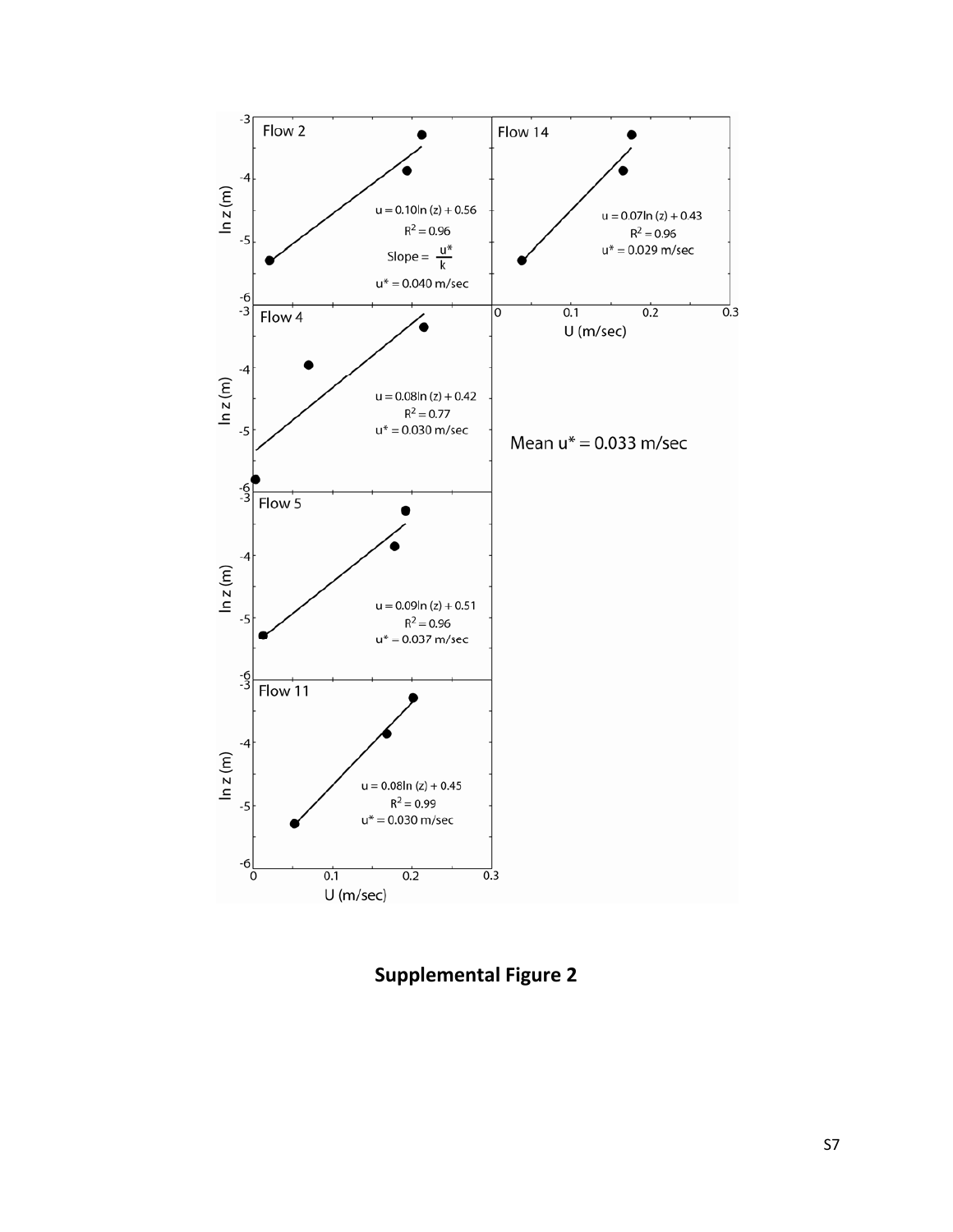

Mean  $u^* = 0.045$  m/sec

**Supplemental Figure 3**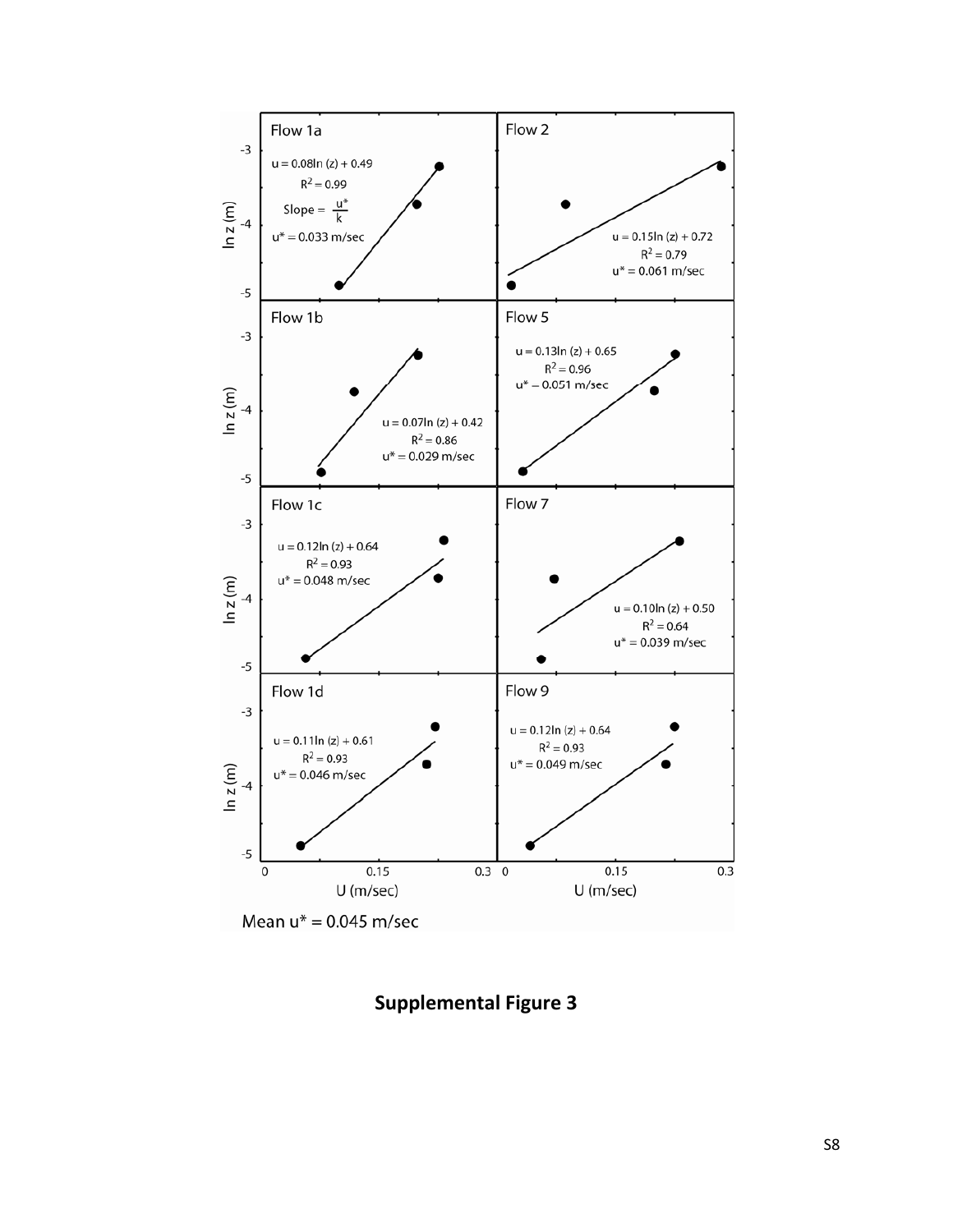

**Supplemental Figure 4**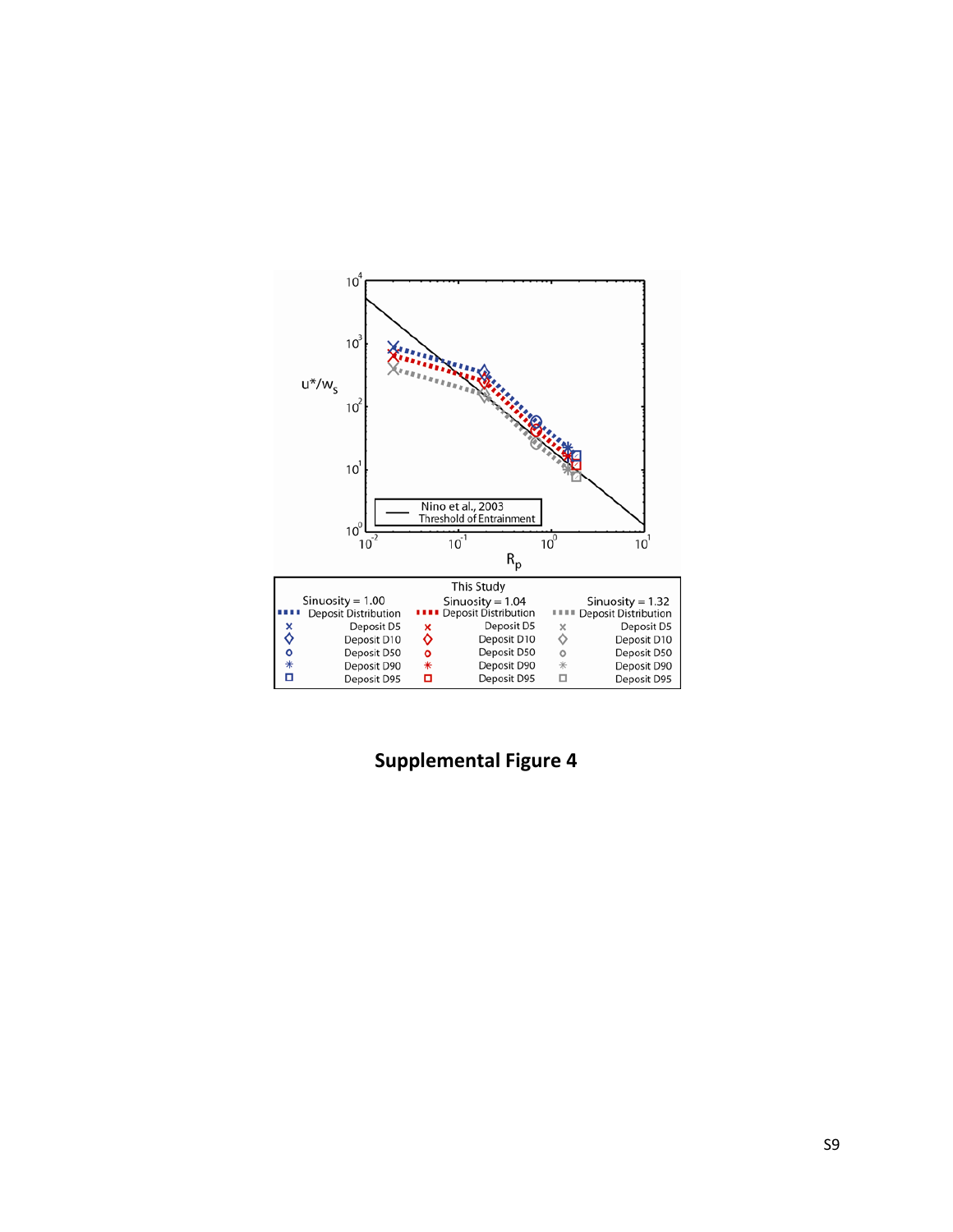|                 | Particle diameter<br>(um) model | $w_s$ (m/s)              | $w_s/u^*$<br>high<br>sinuosity            | w./u* low w./u*<br>sinuosity | straight                      | <b>IParticle</b><br>diameter (um)<br>prototype high<br>sinuosity | <b>IParticle</b><br>diameter (um)<br>prototype low<br>sinuosity | Particle<br>diameter (um)<br>prototype<br>straight |
|-----------------|---------------------------------|--------------------------|-------------------------------------------|------------------------------|-------------------------------|------------------------------------------------------------------|-----------------------------------------------------------------|----------------------------------------------------|
| D <sub>5</sub>  |                                 | 3.1 $5.1 \times 10^{-5}$ | $2.5 \times 10^{-4}$                      | $1.5 \times 10^{-3}$         | $9.8 \times 10^{-4}$          | 25                                                               | 26                                                              | 25                                                 |
| D <sub>10</sub> | 12.9                            | $1.3 \times 10^{-4}$     | $6.5 \times 10^{-3}$ 3.7 $\times 10^{-3}$ |                              | $2.5 \times 10^{-3}$          | 40                                                               | 40                                                              | 40                                                 |
| D <sub>50</sub> | 31                              | $7.8 \times 10^{-4}$     | $3.9 \times 10^{-2}$ 2.2 $\times 10^{-2}$ |                              | $1.5 \times 10^{-2}$          | 110                                                              | 111                                                             | 111                                                |
| D90             | 52                              | $2.0 \times 10^{-3}$     | $1.0 \times 10^{-1}$                      | $5.7 \times 10^{-2}$         | $3.8 \times 10^{-2}$          | 203                                                              | 203                                                             | 205                                                |
| D95             |                                 | 60 $2.7 \times 10^{-3}$  | $1.3 \times 10^{-1}$                      | $7.7 \times 10^{-2}$         | 5.2 $\times$ 10 <sup>-1</sup> | 251                                                              | 252                                                             | 255                                                |

# **Supplemental Table 1**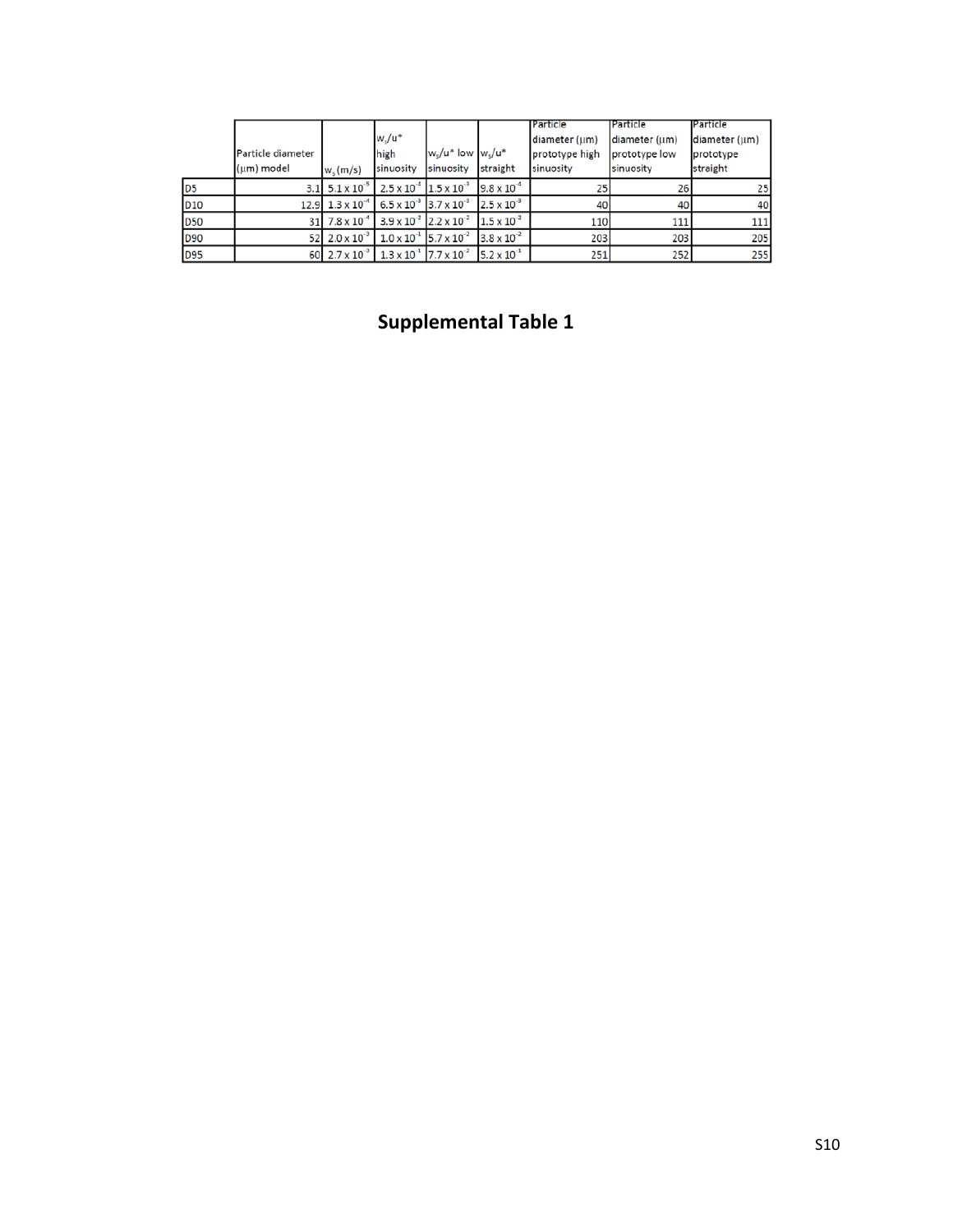#### **ADV VELOCITY MEASUMENTS**

Measurements of velocity were made at the channel entrance to ensure that input flow conditions were comparable to shear flows rather than jet flows. In shear flows, the magnitude of the velocity fluctuations in the vertical direction scale to the magnitude of velocity fluctuations in the streamwise direction. A study by Grauss (1971) revealed that the ratio of the standard deviations of velocities in the streamwise direction, *u'*, to the vertical direction, *w'*, is 3 for shear flows. In our experiments, velocity was sampled with an ADV at the channel entrance in both experiments. The sample volume was located 50 mm above the channel bed and sampled at a frequency of 10 Hz. In the high sinuosity channel experiment, the ratio *u'/w'* equaled 3.4, in the low sinuosity channel experiment, the ratio *u'/w'* equaled 3.1, while this ratio equaled 3.1 in the straight channel experiments. Values for the ratio *u'*/*w'* close to the value reported by Grauss (1971) support our assumption that flows in our experiment were shear flows driven by buoyancy alone.

The statement that our flows are shear flows is supported by theory presented by Choi and Garcia (2001) to estimate the length of the region of outflow dominated by jet conditions (momentum):

(6) 
$$
l_j = \frac{M_0^{3/4}}{B^{1/2}F_o},
$$

where

(7) 
$$
M_0 = (u^2 h w) + (g' wh^2),
$$
 and  
(8) 
$$
B_{Fo} = g' uhw
$$

with *u* being outlet velocity, *h* flow thickness, and *w* flow width. These equations applied to our experiments give values of 0.21 to 0.28 m downstream from the exit point of our momentum extraction (a short distance relative to the total length of our experimental channels).

Supplemental Figure 5: Time series of velocity measured at the channel entrance, centered over the channel axis, 50 mm above the channel floor. A) Time series of streamwise velocity measured in the straight channel. B) Time series of vertical velocity measured in the straight channel. C) Time series of streamwise velocity measured in the high sinuosity channel. D) Time series of vertical velocity measured in the high sinuosity channel. C) Time series of streamwise velocity measured in the low sinuosity channel. D) Time series of vertical velocity measured in the low sinuosity channel.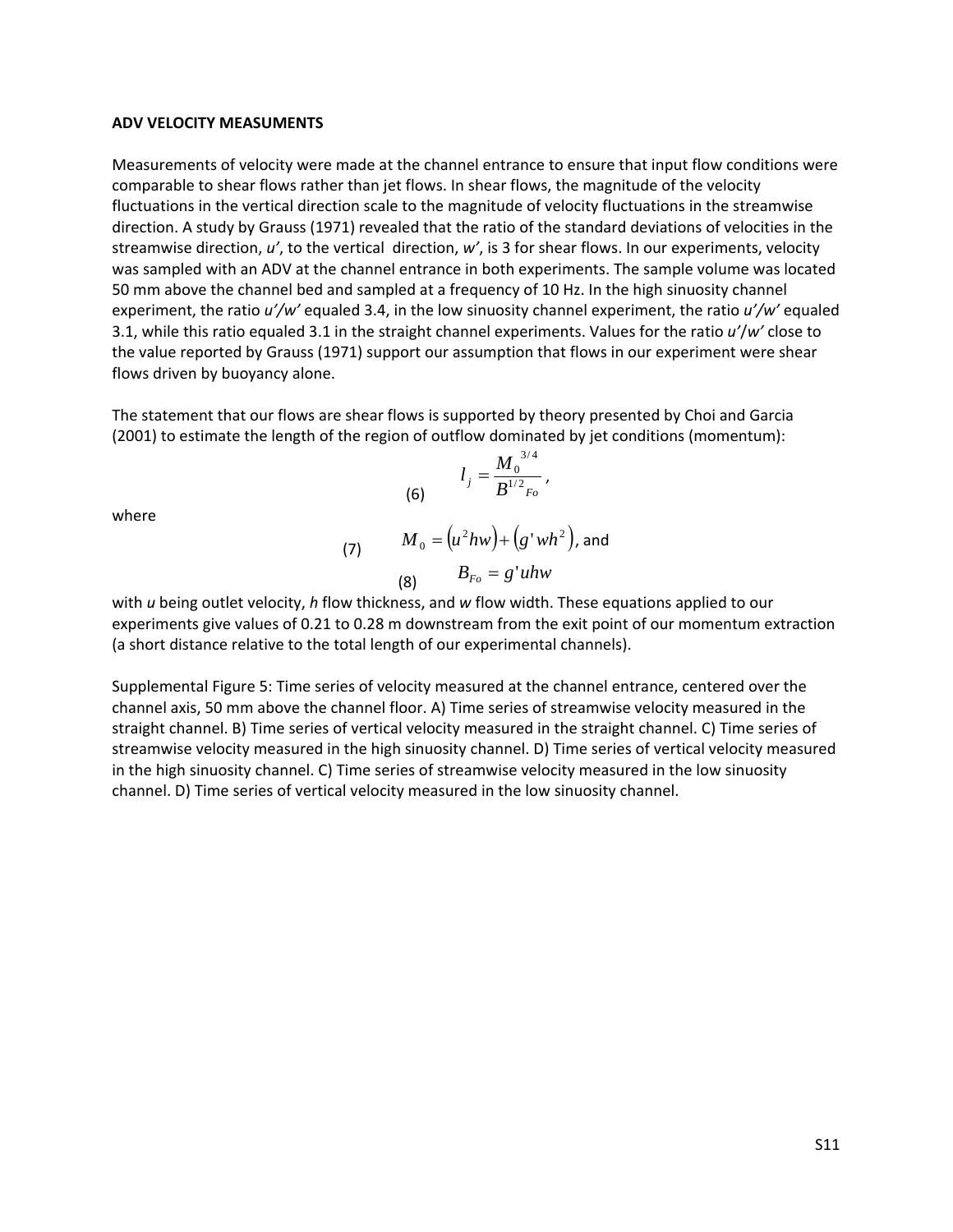

**Supplemental Figure 5**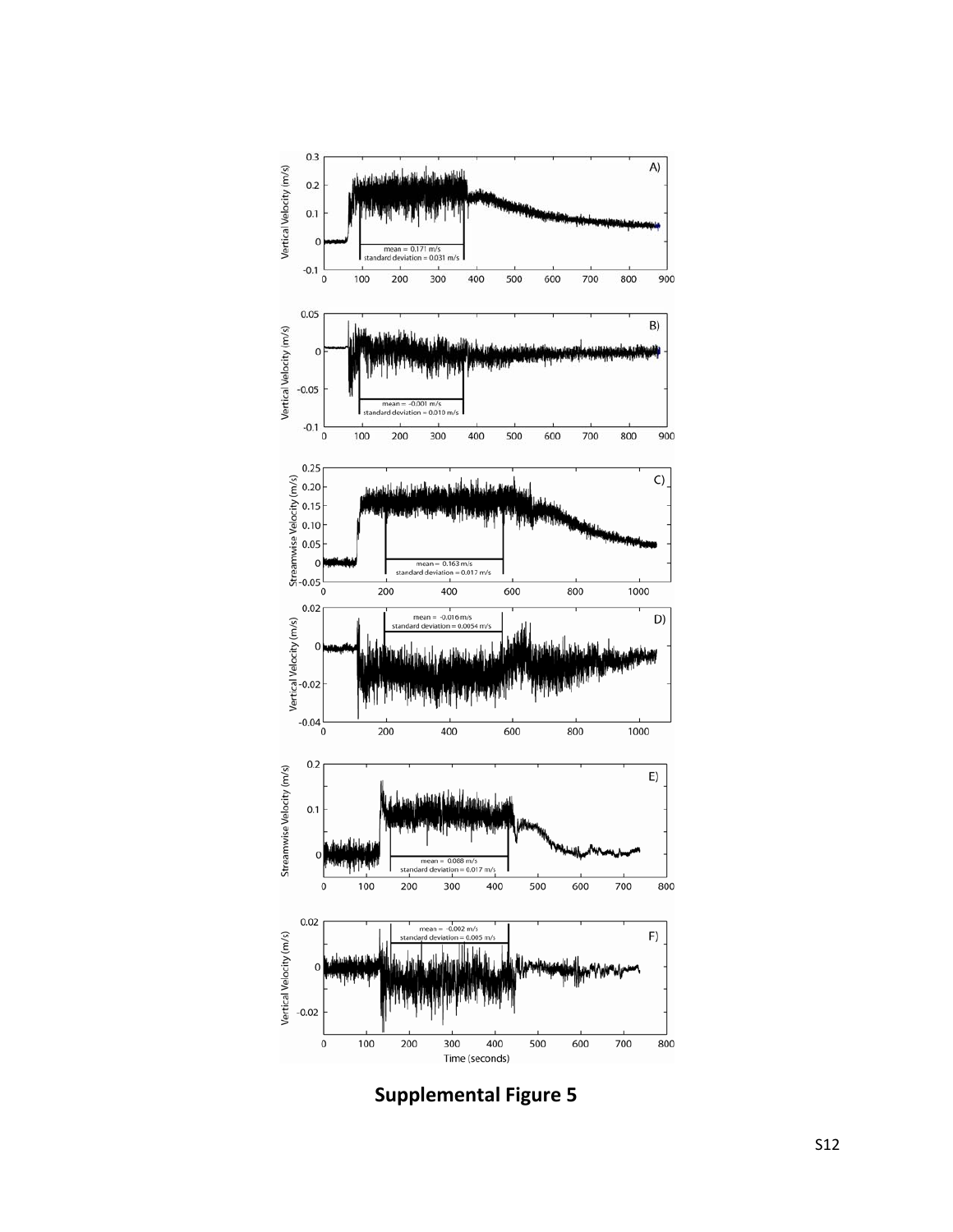### **PCADP VELOCITY MEASUMENTS AND ENTRAINMENT**

Profiles of current velocity were measured with a Pulse Coherent Acoustic Doppler Profiler (PCADP) centered over the channel centerline oriented parallel to the channel axis at several distances from the channel entrance in both the straight and sinuous channel experiments. The PCADP measured velocity with a frequency of 0.25 Hz in roughly cylindrical sampling volumes that were  $1.6 \times 10^{-2}$  m deep and had a horizontal footprint that varied in diameter from 7.1 x  $10^{-2}$  m to 8.7 x  $10^{-2}$  m with increasing distance from the transducer. Velocity profiles were used to characterize the mean streamwise flow field in each experiment and monitor changes in current thickness. Profiles of current velocity are shown in Supplemental figure 6 at distances from the channel entrance of 1.35, 2.2, and 3.05 m for the high sinuosity channel experiment. These distances correlate to the channel inflection between bends 1 and 2, the apex of bend 2, and the channel inflection between bends 2 and 3. Little change in the structure or thickness of the current with increasing distance from the channel entrance is noted. Profiles of current velocity are shown in Supplemental figure 6 at distances from the channel entrance of 1, 2, and 3 m for the straight channel experiment. Little change in the structure or thickness of the current with increasing distance from the channel entrance is noted.

The bulk Richardson number (  $Ri_B = [gh(\rho_c - \rho_a)/\rho_a]/({\overline {u}})^2$  ) is often used to characterize the tendency for mixing of ambient fluid into a current to occur. When  $Ri_B$  is >> 0.25 velocity shear is not sufficient to overcome the tendency for a stratified flow to remain stratified (Turner, 1973). Inserting

characteristic values for g, h,  $\rho_c$ ,  $\rho_a$ , and  $\bar{u}$  yield  $Ri_B$  of 2.9 and 1.1 for the high sinuosity and straight channel experiments respectively. The high *Ri<sub>B</sub>* values and minimal change in current thickness with distance from the channel entrance in the two experiments supports minimal entrainment of ambient fluid from above.

Supplemental Figure 6. Profiles of downstream velocity for various currents measured at the channel centerline using the PCADP. Vertical error bars define the extent of each sampling volume while the horizontal error bars are plus and minus one standard deviation calculated using all values for current velocity collected in each sampling volume. A: Velocity profile collected at the channel inflection point between bends 1 and 2, 1.35 m from the sinuous channel entrance. B: Velocity profile collected at the channel bend apex 2, 2.2 m from the sinuous channel entrance. C: Velocity profile collected at the channel inflection point between bends 2 and 3, 3.05 m from the sinuous channel entrance. D: Velocity profile collected 1.0 m from the straight channel entrance. E: Velocity profile collected 2.0 m from the straight channel entrance. F: Velocity profile collected 3.0 m from the straight channel entrance.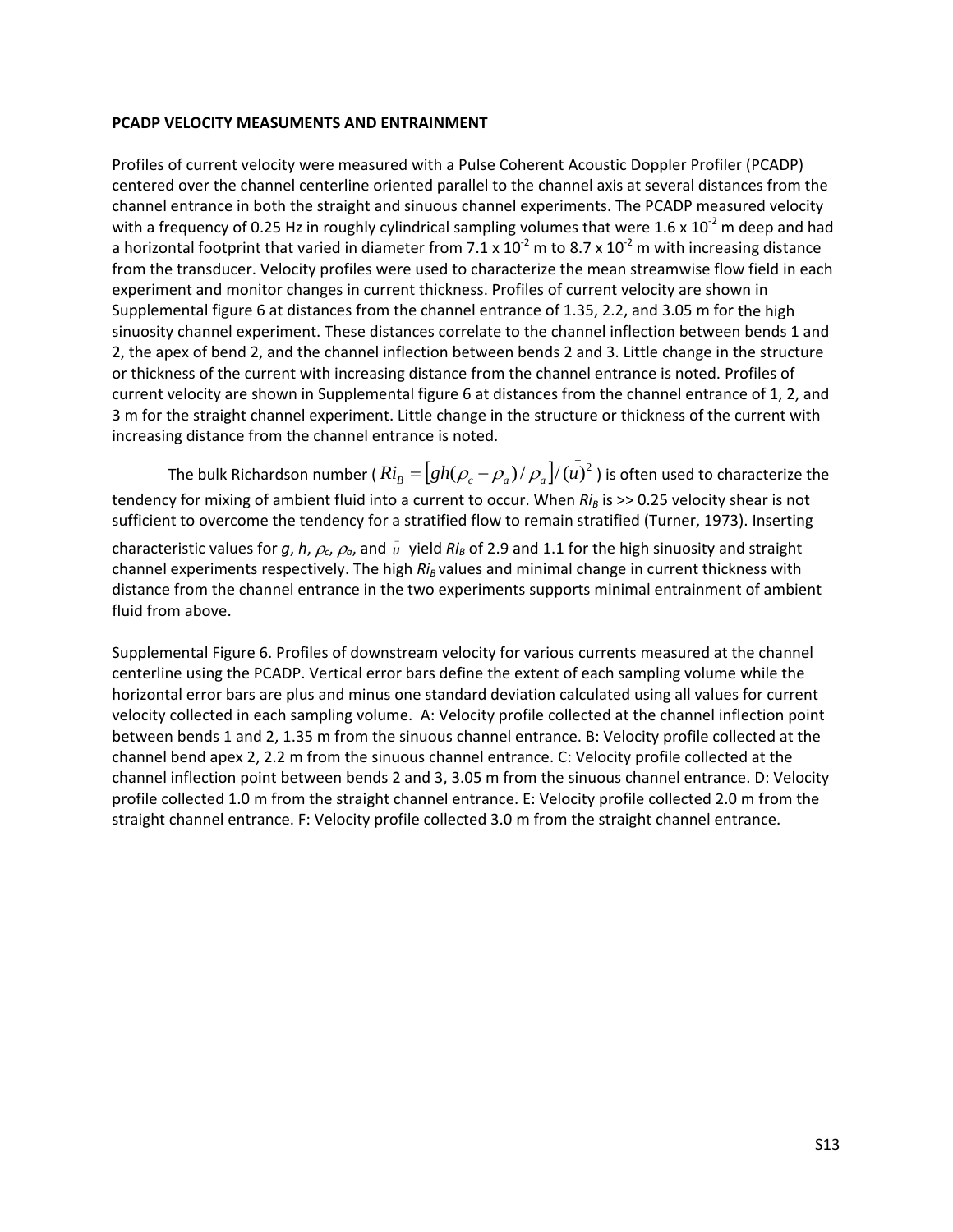

**Supplemental Figure 6**